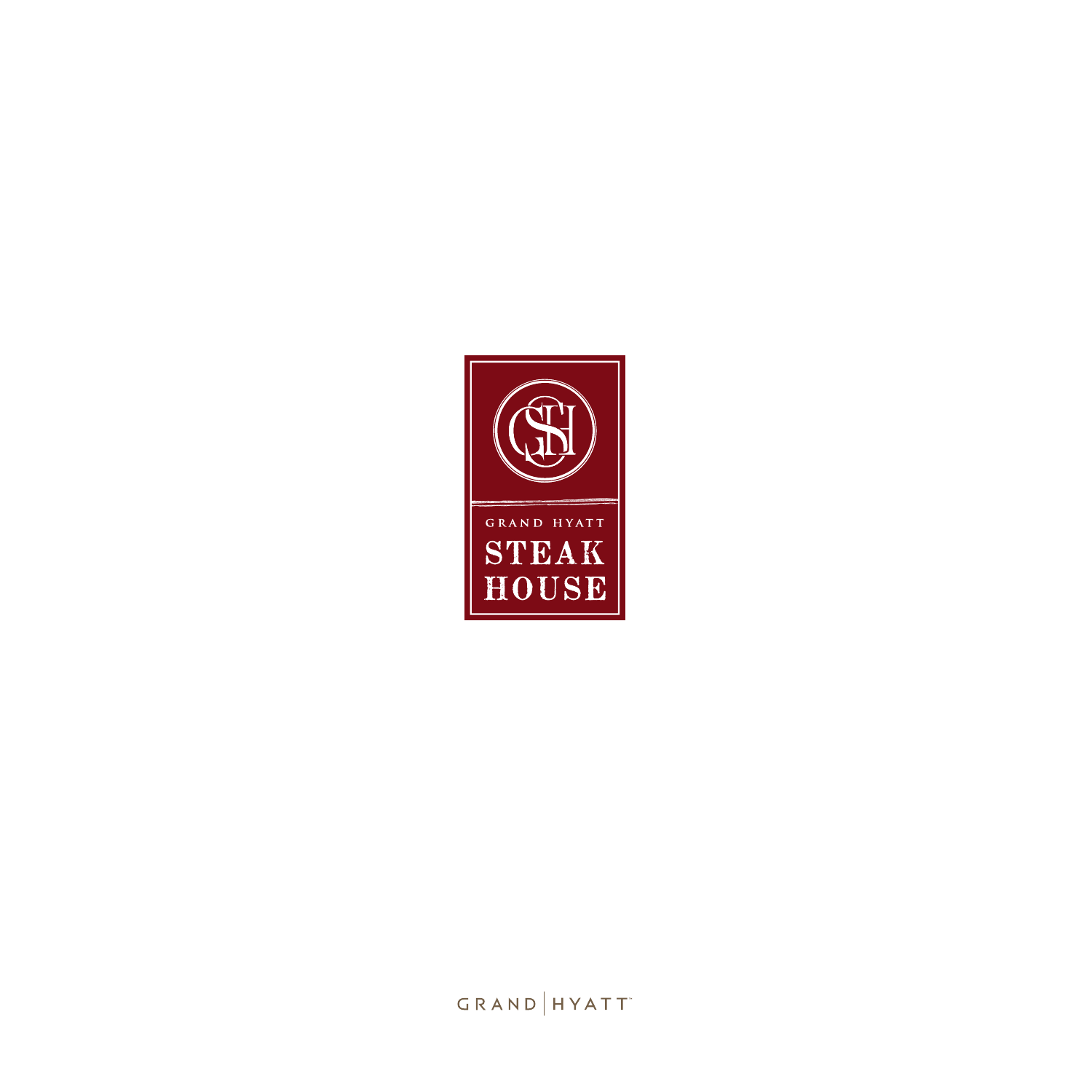

# **DINNER**

**CALL AND THE PARTIES**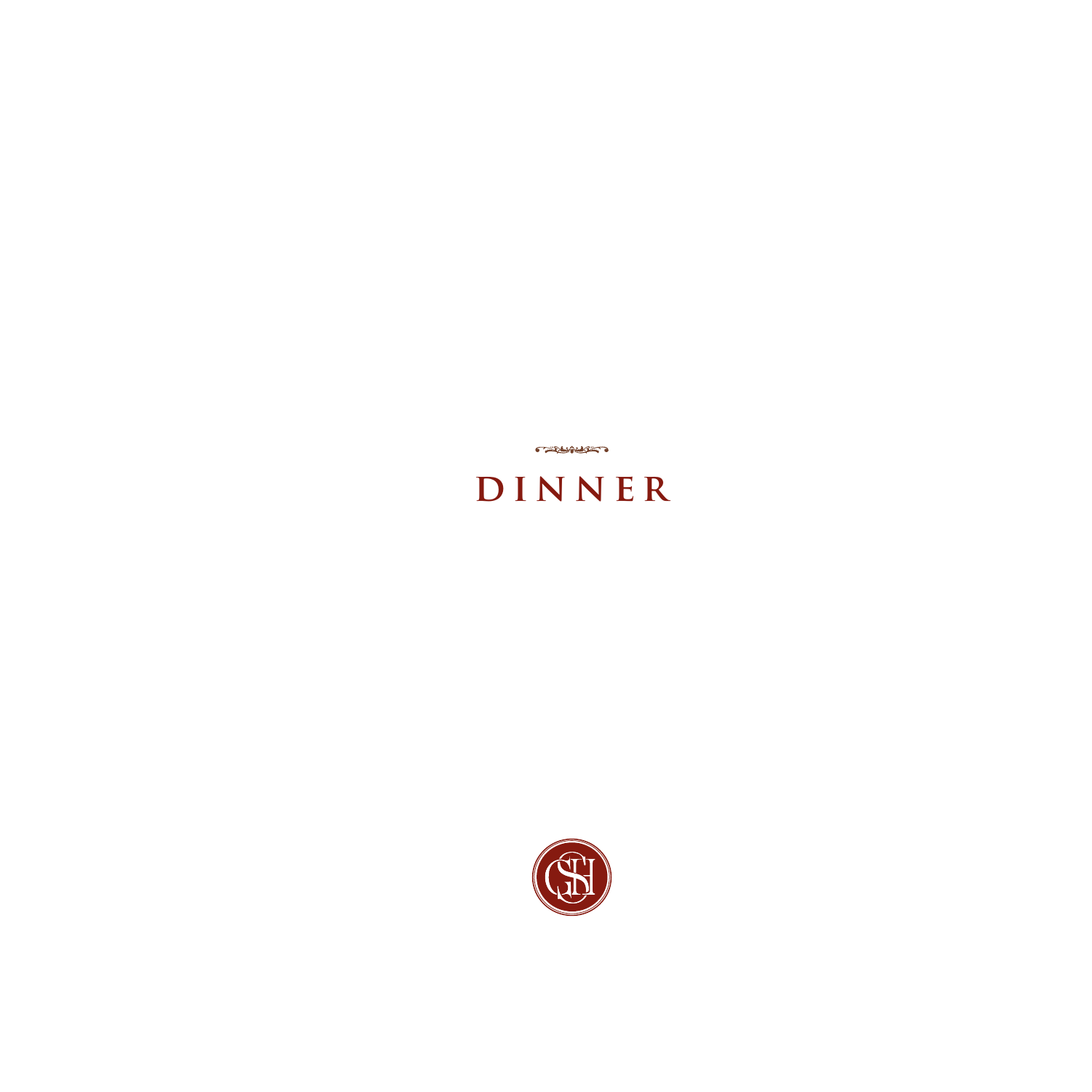# **oyster market all prices are by the piece**

| MUROTSU Harima Sea, Hyogo, Japan                          | 90 |
|-----------------------------------------------------------|----|
| Creamy, light brininess, seaweed                          |    |
| WOODSTOWN BAY Ireland                                     | 60 |
| Seaweed, light minerals and iodine                        |    |
| DUTCH IMPERIAL Lake Grevelingen, Eastern Scheldt, Holland | 65 |
| Crunchy cucumber, light brininess, deep mineral finish    |    |
| <b>BODEUSE</b> Charente-Maritime, France                  | 45 |
| Seaweed, iodine, subtle sweet finish                      |    |
| TABOURIECH Etang de Thau, France                          | 90 |
| Crunchy, light iodine, subtle sweetness                   |    |
| GILLARDEAU Île d'Oléron, France                           | 60 |
| Fresh sea water, sweet cucumber                           |    |
| ROYALE CABANON Marennes-Oleron, France                    | 60 |
| Balanced saltiness, light iodine, hints of hazelnuts      |    |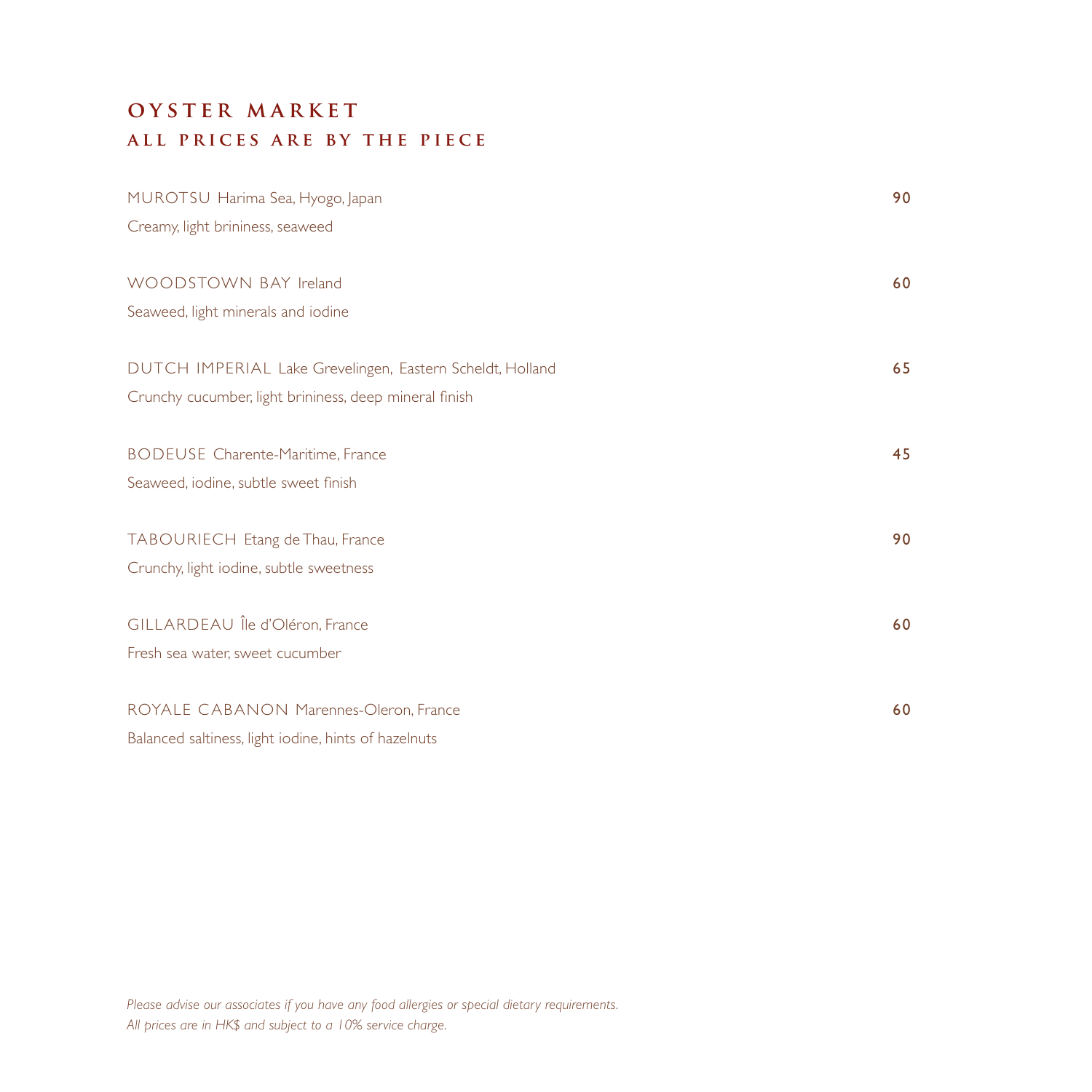## **appetisers**

| SEAFOOD ON ICE (to share)                                                     |         | 980 |
|-------------------------------------------------------------------------------|---------|-----|
| whole Canadian lobster, Alaskan king crab legs, blue mussels, prawns, oysters |         |     |
| OSCIETRA CAVIAR buckwheat blinis, condiments                                  | per 10g | 280 |
| <b>SS</b> PRAWN COCKTAIL louis sauce                                          |         | 240 |
| SS YELLOW FIN TUNA TARTARE ginger shoots, sesame ponzu dressing, corn chips   |         | 220 |
| <b>S</b> MARYLAND CRAB CAKES sauce remoulade                                  |         | 330 |
| SS DIVER SCALLOPS orange, green pea and blood sausage                         |         | 270 |
| MEDITERRANEAN RED PRAWNS broiled, lemon aioli                                 |         | 310 |
| SS BLUE MUSSELS white wine, garlic and parsley                                |         | 230 |
| BAKED SNAILS herb butter                                                      |         | 260 |
| FOIE GRAS caramelized strawberries, Grand Marnier, brioche toast              |         | 260 |
| STEAK TARTARE grilled sourdough bread                                         |         | 230 |
| V HEIRLOOM TOMATO SALAD red onion, oregano, aged balsamic                     |         | 160 |
|                                                                               |         |     |
| BABY GEM SALAD candied walnuts, pears, lemon vinaigrette                      |         | 140 |
| STEAKHOUSE SALAD BAR                                                          |         | 360 |
|                                                                               |         |     |
| SOUPS                                                                         |         |     |
| FRENCH ONION brandy                                                           |         | 180 |
| SS LOBSTER BISQUE cognac                                                      |         | 220 |
| <b>SS</b> NEW ENGLAND CLAM CHOWDER lobster                                    |         | 180 |
| V GARDEN PEAS morel cream                                                     |         | 180 |

S Signature dish

Vegetarian dish

SS Seafood from sustainable and responsible sources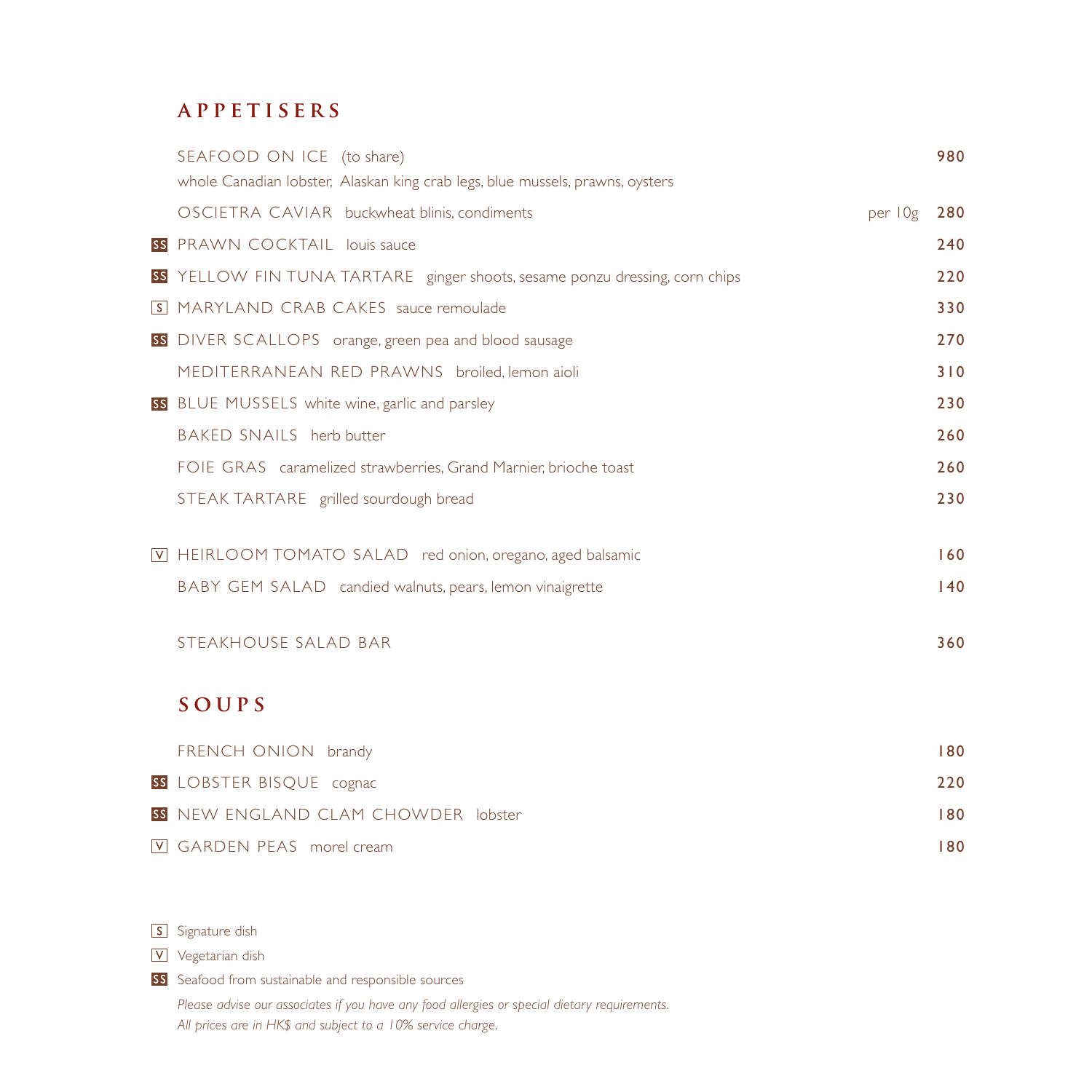#### **great american bison**

| TENDERLOIN      | 7 oz / 200 g 690      |  |
|-----------------|-----------------------|--|
| bone-in rib eye | $28 oz / 800 g$ 1,650 |  |

## **artisanal dry aged beef**

| JOHN STONE, FREE RANGE, IRELAND              |                    |       |
|----------------------------------------------|--------------------|-------|
| <b>TENDERLOIN</b>                            | $8$ oz / 225 g     | 490   |
| RIB EYE                                      | $14$ oz / $400$ g  | 580   |
| S TOMAHAWK RIB EYE CHOP (to share)           | $36$ oz / $1000$ g | 1,380 |
| GUTREI GALICIAN, FREE RANGE, 12 YEARS, SPAIN |                    |       |
| <b>TENDERLOIN</b>                            | $10$ oz / 280 g    | 600   |
| STRIP LOIN                                   | $12$ oz / 340 g    | 660   |
|                                              |                    |       |

## **usda prime black angus**

| <b>TENDERLOIN</b>                                | 6 oz / 170 g                    | 490   |
|--------------------------------------------------|---------------------------------|-------|
| <b>STRIP LOIN</b>                                | 12 oz / 340 g                   | 580   |
| S RIB EYE (to share)                             | $20 \text{ oz} / 565 \text{ g}$ | 820   |
| RIB EYE CAP                                      | $12 \text{ oz} / 340 \text{ g}$ | 680   |
| S PORTERHOUSE (to share)                         | 38 oz / 1075 g                  | 1,690 |
| T-BONE                                           | 28 oz / 790 g                   | 920   |
| SMOKED BEEF SHORT RIB braised 48 hours, coleslaw |                                 | 520   |
|                                                  |                                 |       |

#### **wagyu beef**

| A-5 KUMAMOTO TENDERLOIN             | $6$ oz / 170 g <b>1,580</b>            |  |
|-------------------------------------|----------------------------------------|--|
| A-4 SAGA STRIP LOIN                 | $8$ oz / 225 g <b>1,380</b>            |  |
| M7 TOMAHAWK RIB EYE CHOP (to share) | $38 \text{ oz} / 1075 \text{ g}$ 1,850 |  |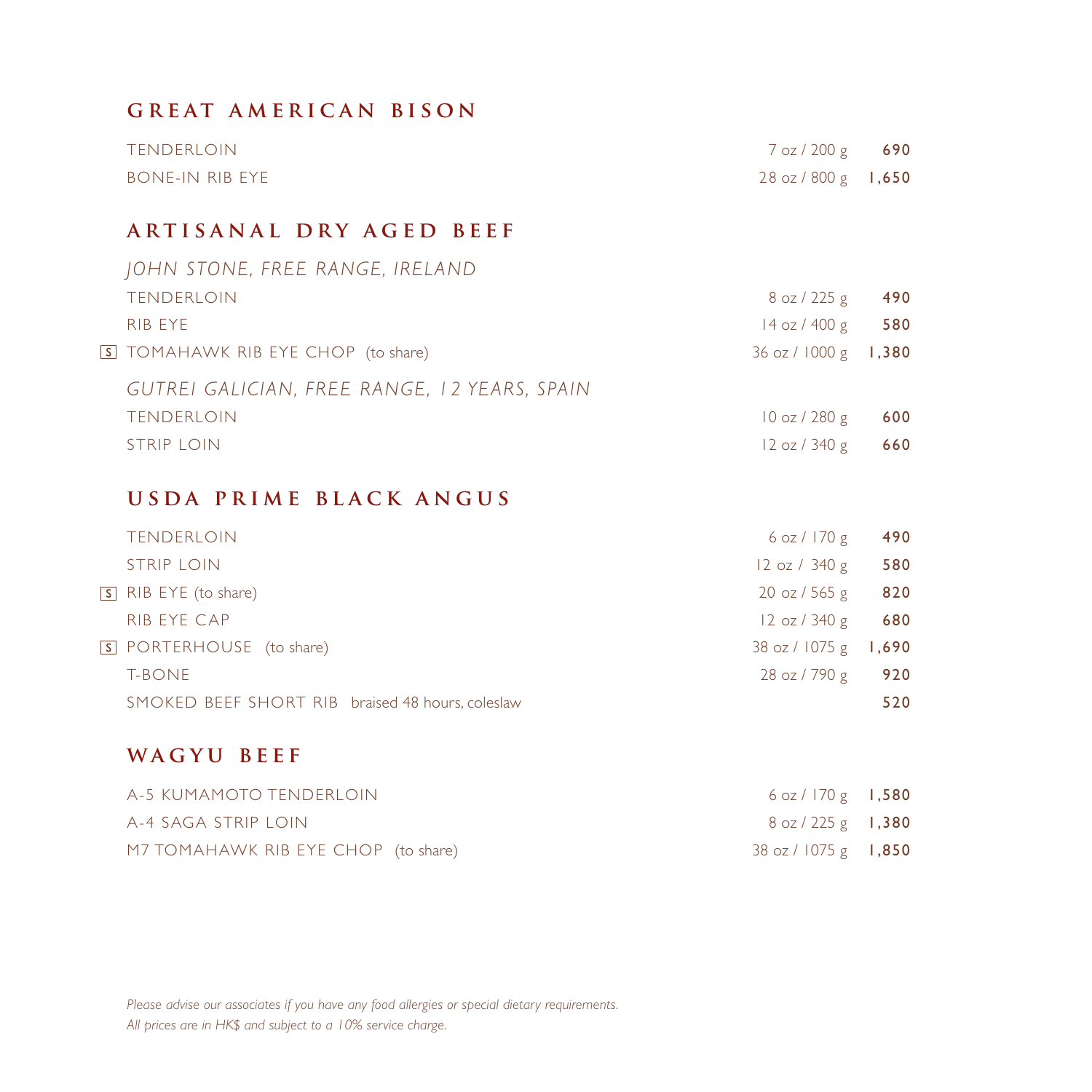## **steak accompaniments**

| CANADIAN LOBSTER broiled, garlic butter                               | half / whole | 380/720 |
|-----------------------------------------------------------------------|--------------|---------|
| PAN SEARED FOIE GRAS                                                  | 50g          | 95      |
| BLACK TRUFFLE seasonal available, December - February / June - August | 5g           | 180     |
| <b>BLUE CHEESE Cropwell Bishop Stilton</b>                            | 50g          | 90      |
| ROASTED BONE MARROW parsley and parmesan crust                        |              | 150     |
| THICK CUT BACON maple and bourbon glazed                              |              | 120.    |

#### **apart from beef**

| VI eggplant parmigiana                                        | 280 |
|---------------------------------------------------------------|-----|
| PATRICK SHIMADA'S SMOKED PORK BABY BACK RIBS pickled cucumber | 320 |
| <b>IBERICO PORK CHOP</b>                                      | 420 |
| RACK OF LAMB Australian lamb                                  | 480 |
| SPRING CHICKEN grilled, herb pesto                            | 230 |
| SS PATAGONIAN TOOTHFISH miso glaze, cedar plank               | 380 |

## **sauces**

BÉARNAISE

GREEN PEPPERCORN & BRANDY

MUSHROOM RAGOUT

RED WINE JUS

BARBECUE SAUCE

HORSERADISH CREAM

S Signature dish

V Vegetarian dish

SS Seafood from sustainable and responsible sources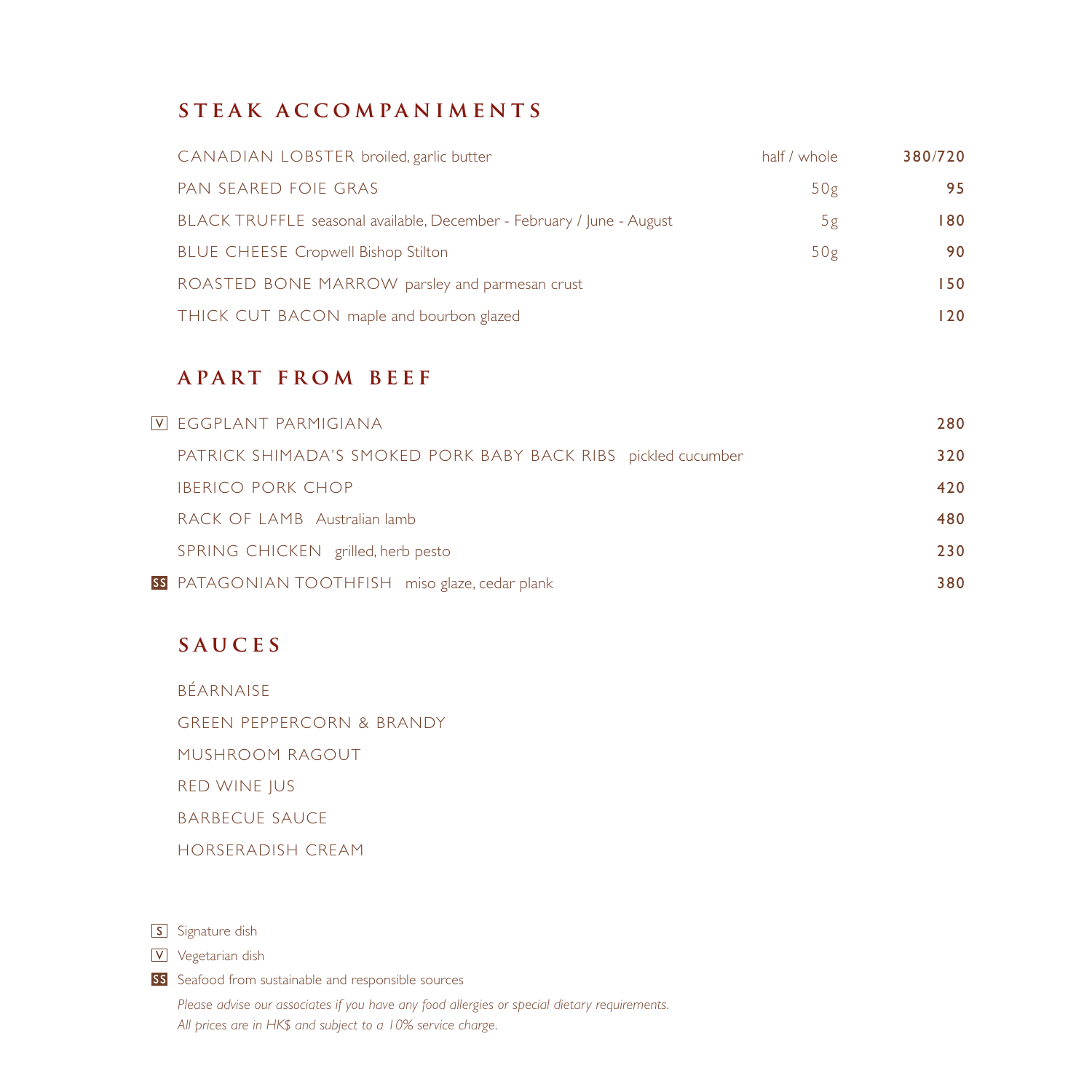#### **SIDES** 90

DIRTY FRIED POTATOES alioli, smoked paprika BAKED POTATOES garlic sour cream, cheddar, spring onions SWEET POTATO FRIES roasted red bell pepper dip **S** TRUFFLED FRENCH FRIES parmesan cheese THRICE COOKED DUCK FAT POTATO FRIES WHIPPED POTATOES MACARONI AND CHEESE aged white cheddar CRISPY ONION RINGS BROCCOLI steamed, butter, lemon zest **GLAZED BABY CARROTS** CREAMED SPINACH nutmeg SAUTÉED BEANS bacon, shallots GREEN ASPARAGUS tomato salsa

SAUTÉED SEASONAL MUSHROOMS



S Signature dish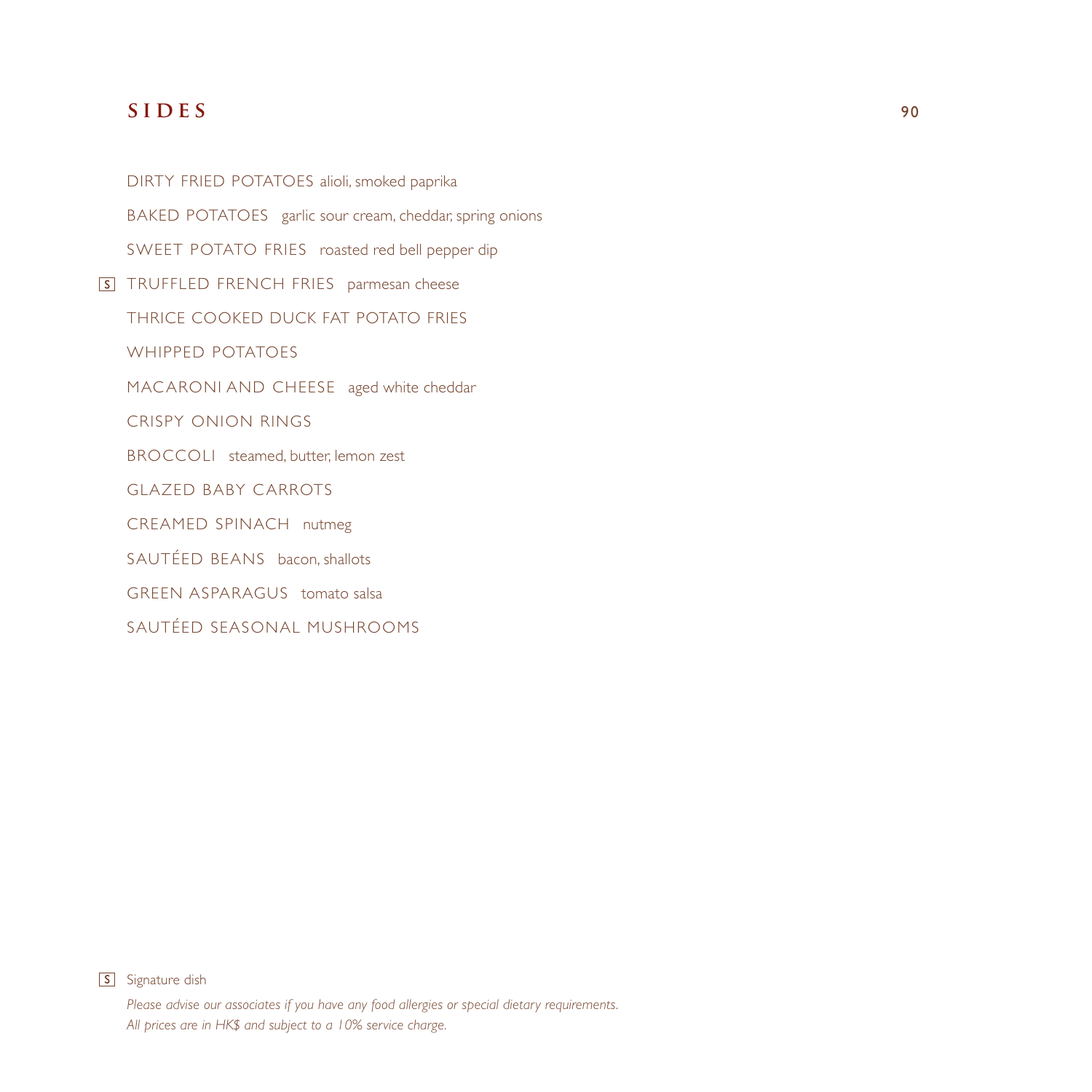#### **DESSERTS** 120 (to share)

KEY LIME PIE LIME brandy snap RUM BABA seasonal berries, Chantilly cream SIGNATURE CHEESEC AKE apricot compote STEAKHOUSE CHOCOLATE C AKE toffee sauce CHOCOLATE FONDANT VANILLA soft ice cream WASHINGTON APPLE CRUMBLE vanilla soft ice cream

#### **STEAKHOUSE SUNDAES** 85/120 (to share)

STRAWBERRY ROMANOFF vanilla soft ice cream, strawberries, strawberry sauce, Grand Marnier, whipped cream IRISH COFFEE vanilla and chocolate soft ice cream, coffee, chocolate flakes, Irish whiskey, whipped cream BLACK FOREST vanilla and chocolate soft ice cream, cherries, chocolate sauce, kirsch brandy, whipped cream OREO AND CARAMEL vanilla and chocolate soft ice cream, Oreos, caramel sauce, Baileys, whipped cream HAZELNUT AND FIGS vanilla soft ice cream, maple syrup, fresh figs, bourbon, roasted hazelnut praline crème

#### **ARTISAN CHEESE BY PHILIPPE OLIVIER** quince paste, toasted fruit loaf 180

APOSTLE WHEY CHEESE, BOLTE'S BONANZA – blue vein, Victoria, Australia GOUDA AU LAIT DE CHÈVRE – 10 months, goat milk, Netherlands CHAOURCE FERMIER – cow milk, unpasteurized, Aube, France VIEUX BOULOGNE – cow milk, unpasteurized, Boulogne, France ANNIE BAXTER SPECIAL RESERVE –12 months, buffalo milk, Victoria, Australia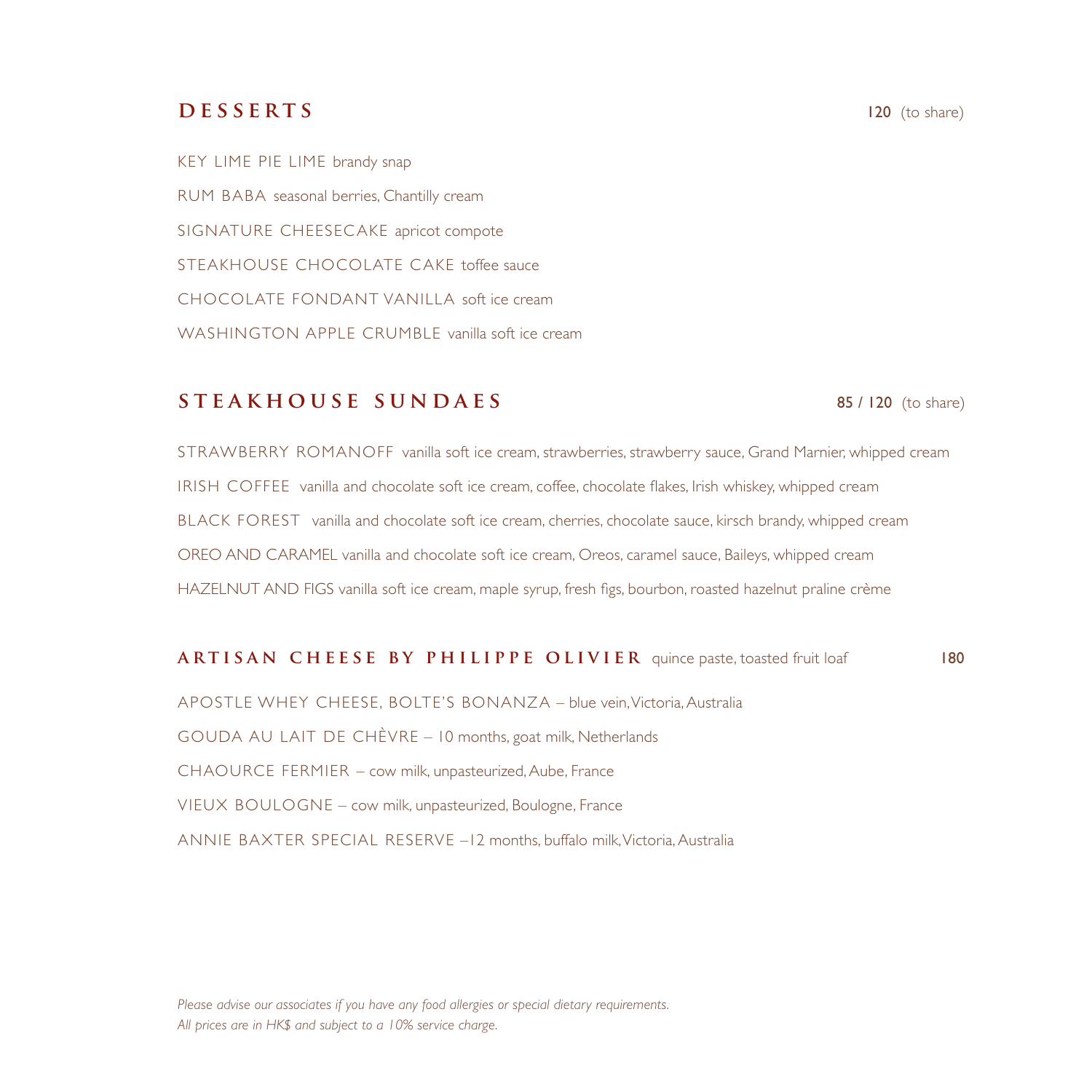

# **beverages**

**CALIFORNIA**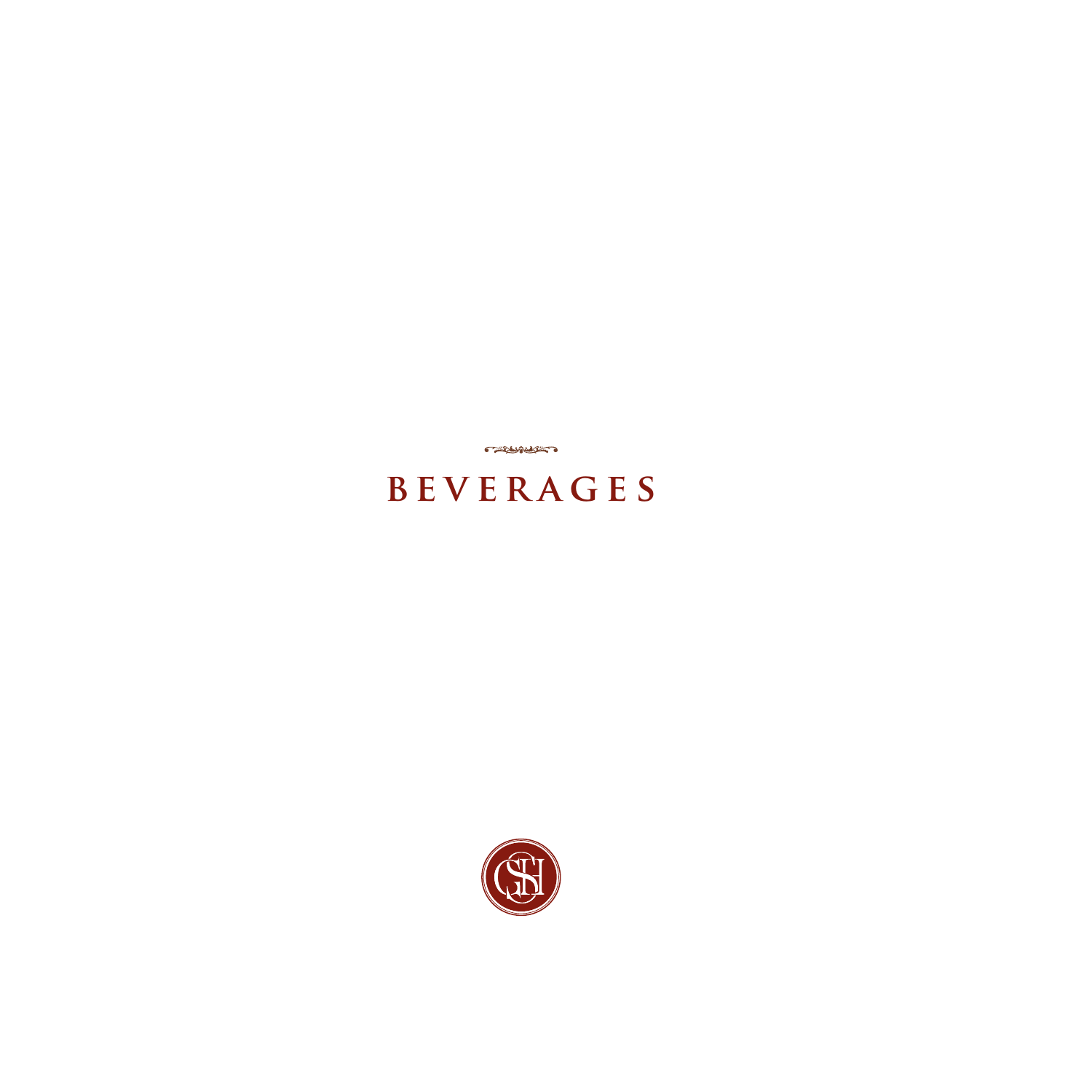# **seasonal cocktails** <sup>120</sup>

*LIME SPRITZER* Champagne, lime juice, elderflower syrup, soda water

*BERRY MOJITO* HSE rum blanc agricole, crème de cassis, soda, fresh berries & mint

*TOKYO ICED TEA* Belvedere vodka, midori, tanqueray 10 gin, HSE rum blanc agricole, triple sec, lemon juice, lemonade

*ESPRESSO MARTINI* Belvedere vodka, coffee liqueur, hazelnut liqueur, espresso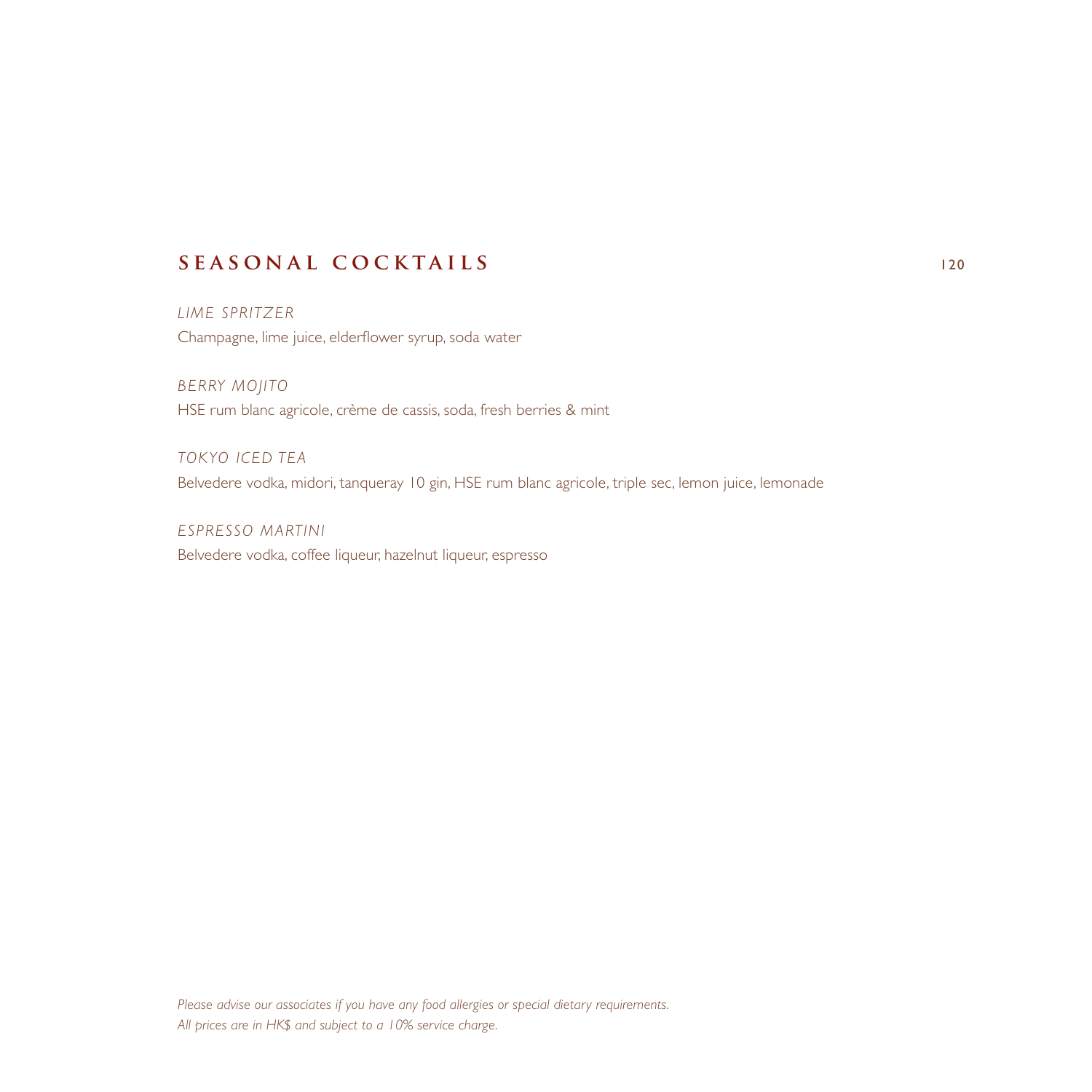## **classics** <sup>150</sup>

*COSMOPOLITAN* Belvedere vodka, cointreau, cranberry juice, lime juice

*MANHATTAN* Maker's Mark Bourbon, Antica Formula Vermouth, Angostura, Maraschino cherry

*MARGARITA* Patron reposado tequila, cointreau, lime juice

*WHISKY SOUR* Maker's Mark Bourbon, lemon juice, egg white, sugar, Maraschino cherry

*OLD FASHIONED* Maker's Mark Bourbon, Angostura, Sugar, sparkling water

MARTINI Grey Goose vodka or Tanqueray 10, Noilly Prat Vermouth, olive or lemon

**NEGRONI** Tanqueray 10, Antica Formula Vermouth, Campari, orange peel

AMERICANO Antica Formula Vermouth, Campari, Orange, Soda Water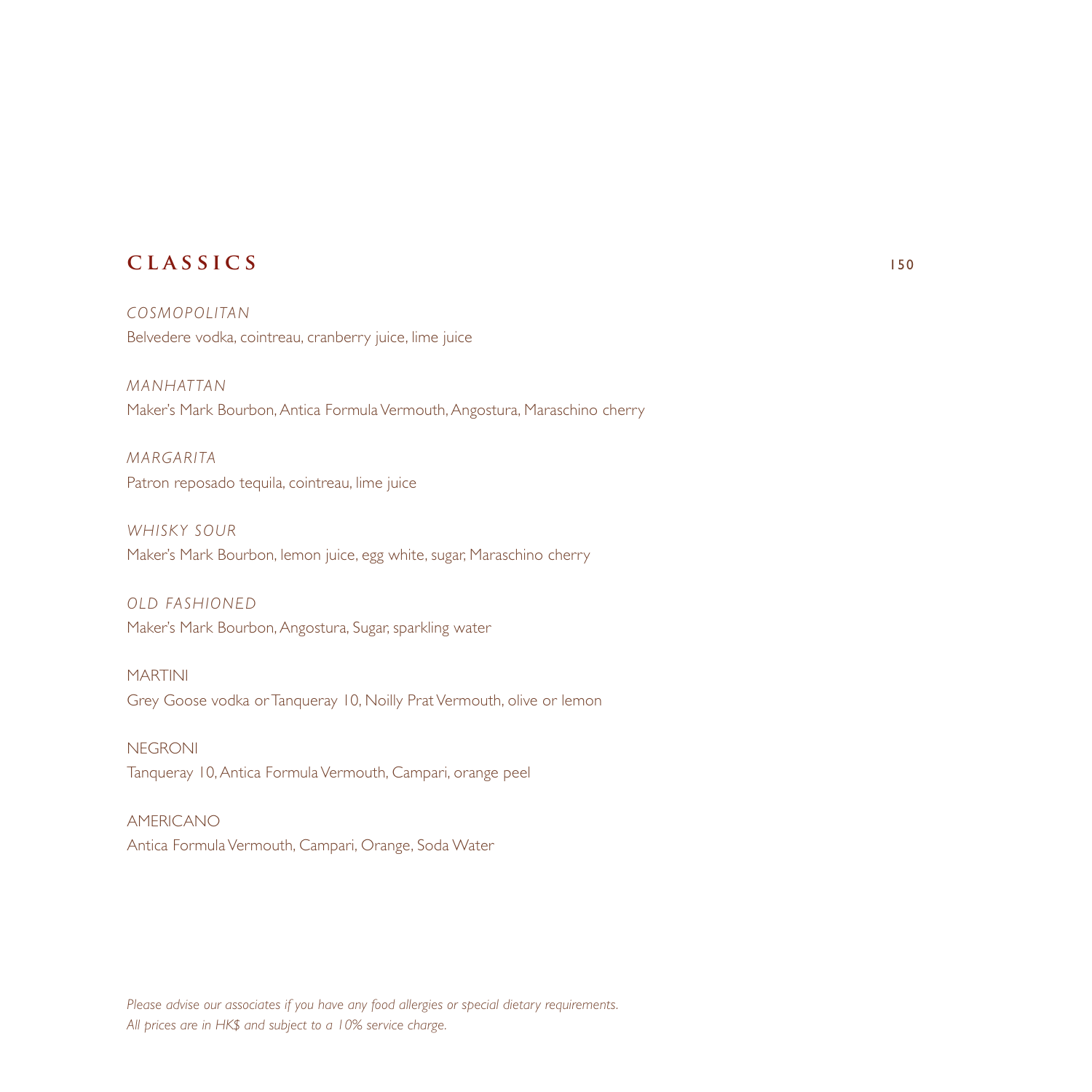| CIDER                                   |    |
|-----------------------------------------|----|
| <i>IA CHOUFTTE</i>                      | 72 |
|                                         |    |
| DRAUGHT BEER                            |    |
| YOUNG MASTER - THE RYE ON WOOD          | 98 |
| YOUNG MASTER - ISLAND 1842 IMPERIAL IPA | 98 |

## **gin**

| TANOUERAY 10                       | 130 |
|------------------------------------|-----|
| HENDRICK'S                         | 125 |
| <b>GENEROUS</b>                    | 135 |
| DANCING SANDS. RUM BARREL AGED GIN | 140 |
| COTSWOLDS DRY GIN                  | 160 |
|                                    |     |

#### **bottled beer**

| TSING TAO                 | 65  |
|---------------------------|-----|
| CORONA                    | 75. |
| LITTLE CREATURES PALE ALE | 75. |
| LOWLANDER POORTER         | 75. |

# **vodka**

| <b>BELVEDERE</b>    | 100 |
|---------------------|-----|
| KETEL ONE           | 120 |
| <b>GREY GOOSE</b>   | 140 |
| <b>BELUGA</b>       | 150 |
| KALAK "SINGLE MALT" |     |

#### **rum**

| HSE BLANC AGRICOLE                        | l I 0 |
|-------------------------------------------|-------|
| PLANTATION 5 YEARS GRAND RESERVE GOLD 120 |       |
| KIRK & SWEENY 12 YEARS                    | 130   |
| ZACAPA 23                                 | 170   |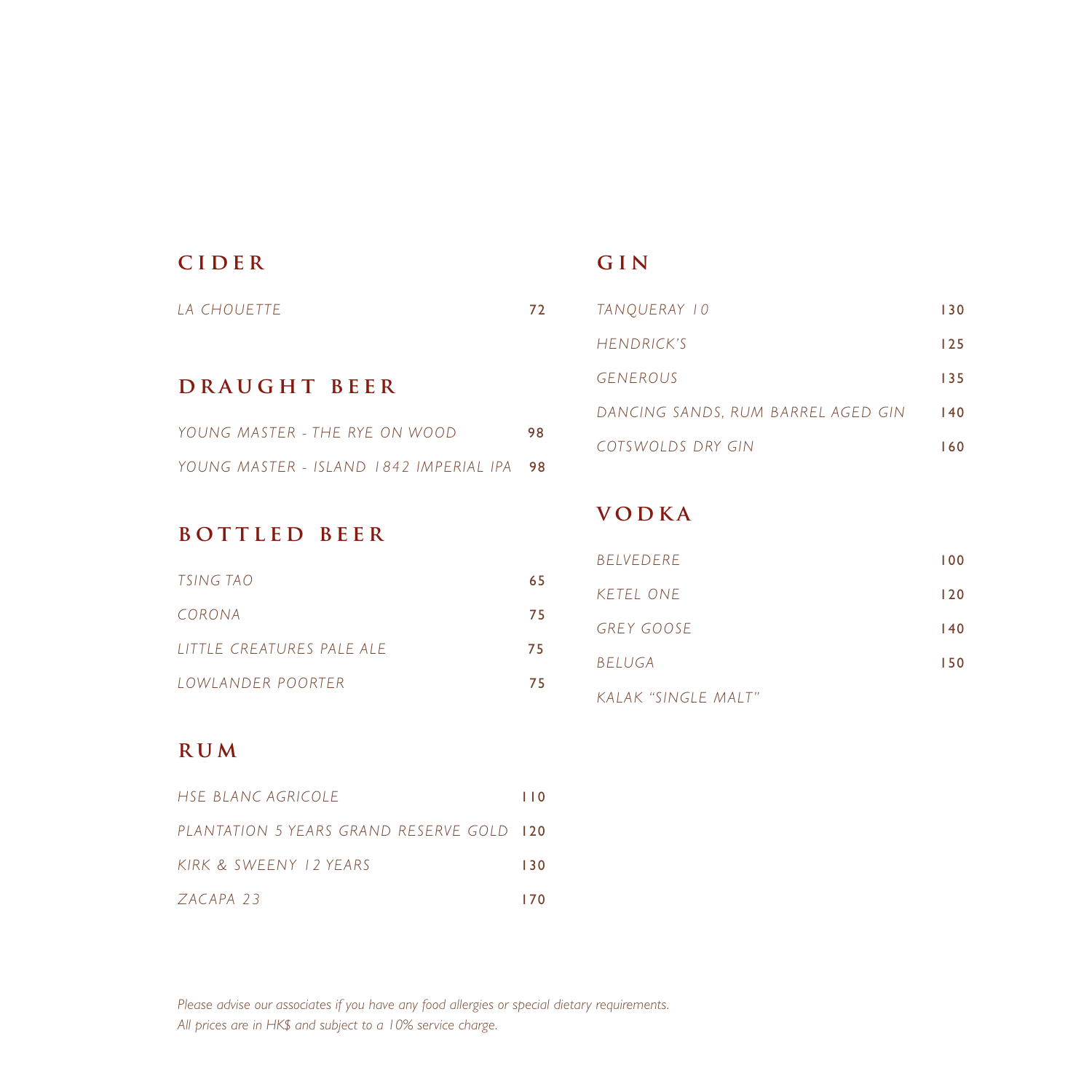#### **aperiftifs**

# **calvados**

|               | <b>CAMPARI</b>                   | 80                 | DROUIN, POMME PRISONNIIÈRE      | 180 |
|---------------|----------------------------------|--------------------|---------------------------------|-----|
|               | ANTICA FORMUI A CARPANO VERMOUTH | 80                 | MICHEL HUARD 1991               | 190 |
|               | HENRI BARDOUIN PASTIS            | 80                 |                                 |     |
|               | PERNOD                           | 100                | COGNAC                          |     |
|               | RICARD                           | 100                | VSOP CAMUS                      | 125 |
| <b>SHERRY</b> |                                  |                    | TESSERON XO LOT 90 OVATION      | 250 |
|               |                                  | <b>XO HENNESSY</b> | 320                             |     |
|               | LA GUITA, MANZANILLA             | 100                | JEAN GROSPERRIN, FINS BOIS 1986 | 350 |
|               |                                  |                    |                                 |     |

## **port**

| TAYI ORS TAWNY 20 YEARS            | 180 |
|------------------------------------|-----|
| QUINTA DO NOVAL, VINTAGE PORT 2007 | 250 |

# **madeira**

*PEREIRA D'OLIVEIRA, VERDELHO RESERVA 1973* 530

# **armagnac**

| ARMAGNAC DELORD 1985       | 190 |
|----------------------------|-----|
| TARRESSINGLE ARMAGNAC 1986 | 350 |
| DOMAINE D'AURENSAN 1977    | 590 |
| COMTE DE LAFITTE 1962      | 600 |

# **DIGESTIFS**

| EAU DE VIE                      |      |
|---------------------------------|------|
| MASSENEZ, POIRE WILLIAMS, FR    | 120  |
| MASSENEZ, KIRSCH, FR            | 120  |
| MASSENEZ, FRAMBOISE SAUVAGE, FR | l 20 |

| AMARO         | 100 |
|---------------|-----|
| FERNET BRANCA | 80  |

# **grappa**

*ROMANO LEVI, GRAPPA BIANCA* 130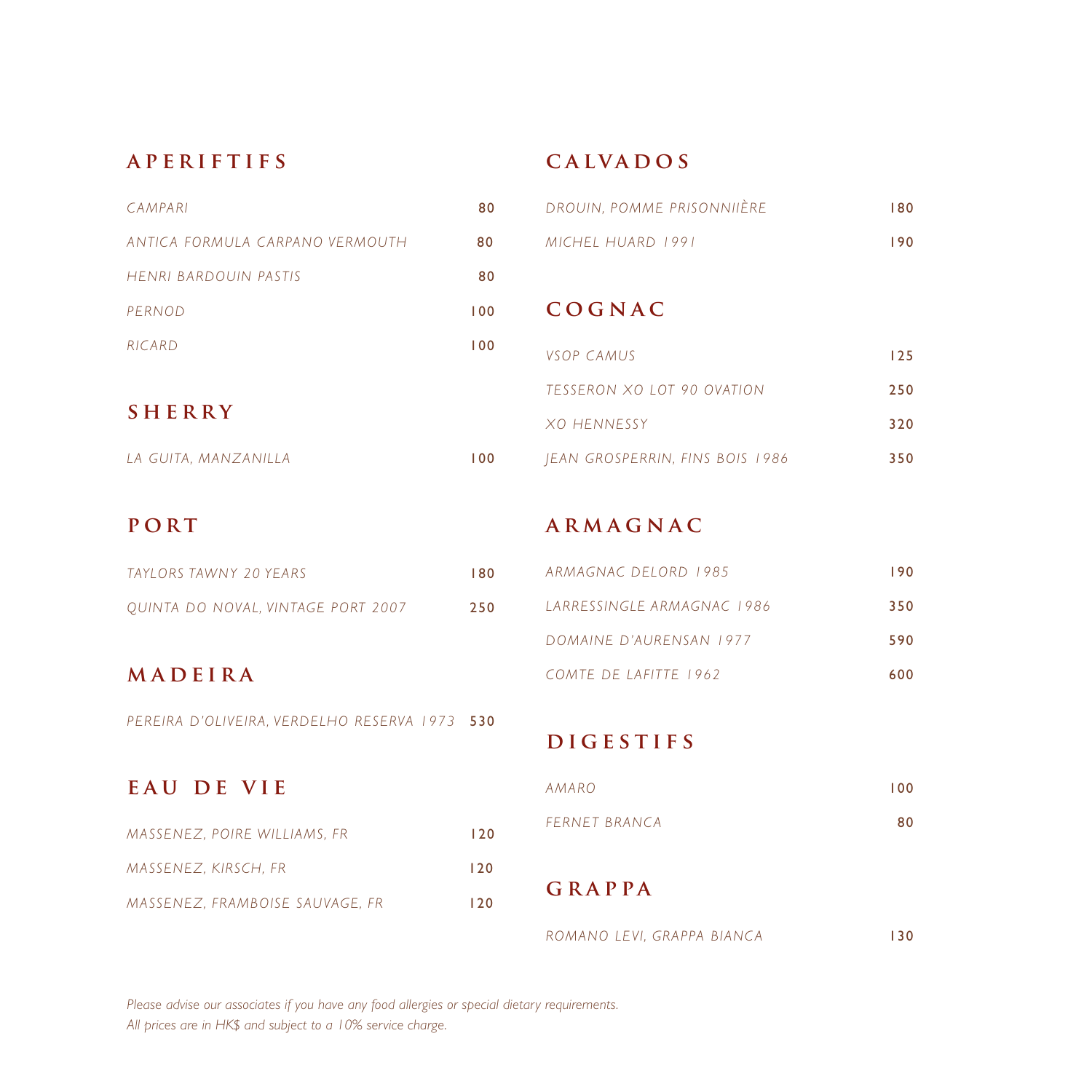#### **single malt whisky**

#### **HIGHLANDS**

| GLENMORANGIE 10 YEARS | 130 |
|-----------------------|-----|
| DALMORE 12 YEARS      | 120 |
| GLENMORANGIE 18 YEARS | 230 |

#### ISLAY

| BOWMORE 12 YEARS   | 130 |
|--------------------|-----|
| LAPHROAIG TO YEARS | 160 |
| ARDBEG 10 YEARS    | 150 |
| LAGAVULIN 16 YEARS | 220 |

# **bourbon & blended whisky**

| FOUR ROSES SINGLE BARREL          | 140 |
|-----------------------------------|-----|
| HEAVEN HILL CORN WHISKY 9 YEARS   | 105 |
| <i>IAMESON</i>                    | 105 |
| KOVAL RYE                         | 135 |
| IOHNNIE WALKER GOLD               | 140 |
| MICHTER'S US*I UNBLENDED AMERICAN | 225 |
| "WHISKEY SMALL BATCH"             |     |
| JOHNNIE WALKER BLUE               | 320 |
|                                   |     |

#### **japanese whisky**

#### SPEYSIDE

| TAMDHU 10 YEARS             | 100    |
|-----------------------------|--------|
| <b>GLENFIDDICH 12 YEARS</b> | 130    |
| GLENLIVET 12 YEARS          | 120    |
| MACALLAN 12 YEARS           | 150    |
| GLENFARCLAS 17 YEARS        | 200    |
| MACALLAN 18 YEARS           | 480    |
| <b>MACALLAN 25 YEARS</b>    | 480. ا |

| NIKKA COFFEY GRAIN        | 190 |
|---------------------------|-----|
| SUNTORY YAMAZAKI 12 YEARS | 440 |
| SUNTORY HIBIKI 17 YEARS   | 850 |

#### THE ISLANDS